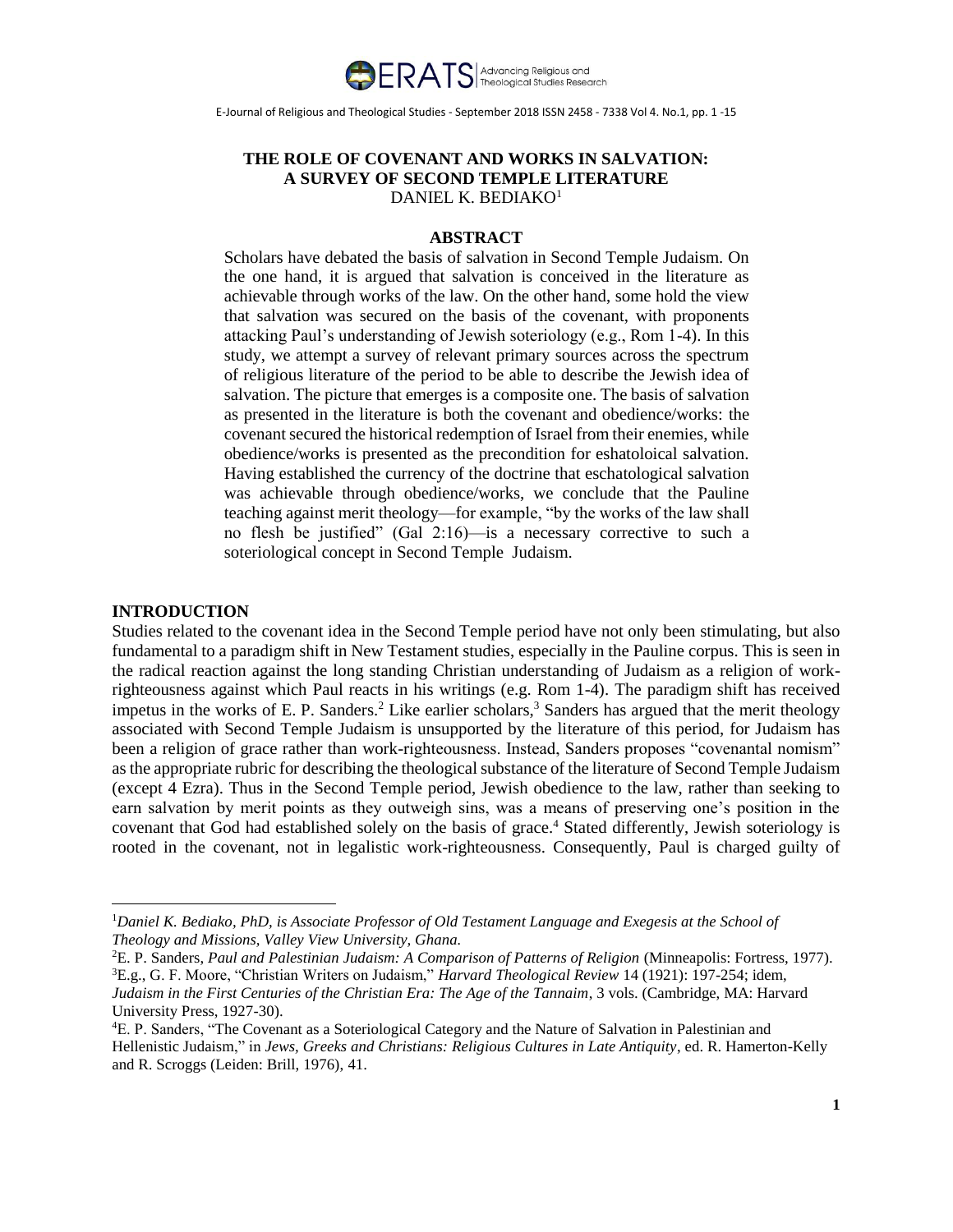

misconstruing the theology of the Judaism he seeks to counter. This has resulted in a shift in the tenor of Pauline studies.<sup>5</sup>

Sanders has not gone without criticism. For example, Jacob Neusner has severely questioned the exegetical integrity of Sanders' work, especially when it comes to the Tannaitic literature.<sup>6</sup> Ellen Juhl Christiansen has also argued that Sanders' consideration of the covenant as a soteriological category is narrow and one-sided, proposing instead that the covenant in Second Temple Judaism is to be understood in terms of ecclesiology.<sup>7</sup> There has also been an Evangelical reaction to "covenantal nomism."<sup>8</sup> Although these Evangelical scholars arrive at different conclusions (i.e., some find Sanders' category as appropriate in some of the literature but others do not), the general view seems to be that Sanders' rubric does not correctly capture the general tenor of Second Temple literature, since there appears to be "variegated nomism" in the literature. While these and several other criticisms<sup>9</sup> have questioned the appropriateness of Sanders' "covenantal nomism," his views are nonetheless strongly held by advocates of the "New Perspective."<sup>10</sup>

It has been pointed out that Sanders' covenantal-nomist model with its categories of 'getting in' and 'staying in' seems to be more historical than eschatological.<sup>11</sup> Yet, while eschatology remains a dominant concern of Second Temple Judaism, Sanders and his followers have not offered a clear "distinction between salvation as *getting in* and *final* vindication at the last judgment."<sup>12</sup> Here rise the questions that prompt this survey: Was the view of salvation on the basis of works current in the Second Temple period? What about salvation on the basis of the covenant? If both were present, what kind of salvation did each secure? Is getting into "the world to come" viewed on the basis of the covenant or on the basis of obedience and merits?<sup>13</sup> These questions are pertinent to the debate on the view of salvation in both Judaism and Paul. This survey is intended to bring to light the relationship between covenant and obedience (works) with

<sup>9</sup>E.g., T. Eskola, *Theodicy and Predestination in Pauline Soteriology,* Wissenschaftliche Untersuchungen zum Neuen Testament 2/100 (Tübingen: Mohr, 1998), 56; S. J. Gathercole, *Where Is Boasting? Early Jewish Soteriology and Paul's Response in Romans 1-5* (Grand Rapids: Eerdmans, 2002), 23-24; T. E. von Spanje, *Inconsistency in Paul? A Critique of the Work of Heikki Räisänen*, Wissenschaftliche Untersuchungen zum Neuen Testament 2/110 (Tübingen: Mohr, 1999), 236-40; R. H. Gundry, "Grace, Works, and Staying Saved in Paul," *Biblica* 66 (1985): 1- 38.

<sup>5</sup>See B. W. Longenecker, *Eschatology and the Covenant: A Comparison of 4 Ezra and Romans 1-11,* JSNTSup. Series 57 (Sheffield: Sheffield Academic Press, 1991), 14; J. D. G. Dunn, "The New Perspective on Paul," in *Jesus, Paul and the Law*, ed. J. D. G. Dunn (London: SCM, 1990), 183-214.

<sup>6</sup>E.g., J. Neusner, *A Religion of Pots and Pans? Modules of Philosophical and Theological Discourse in Ancient Judaism* (Atlanta, GA: Scholars, 1988), 11-26.

<sup>7</sup>See E. J. Christiansen, *Covenant in Judaism and Paul: A Study of Ritual Boundaries as Identity Markers* (Leiden: Brill, 1995).

<sup>8</sup>D. A. Carson, P. T. O'Brien, and M. A. Seifrid, ed., *Justification and Variegated Nomism*, vol. 1: *The Complexities of Second Temple Judaism* (Tübingen: Mohr, 2001); T. Gallant, "Covenantal Nomism? A Comparative Review of Sanders and Carson *et al*," available from http://www.findarticles.com; D. A. Carson, *Divine Sovereignty and Human Responsibility* (London: Marshall, 1981).

<sup>10</sup>E.g., J. D. G. Dunn, *The Theology of Paul's Letter to the Galatians* (Cambridge: Cambridge University Press, 1993); idem, *The Theology of Apostle Paul* (Edinburgh: T & T Clark, 1998); N. T. Wright, *The Climax of the Covenant: Christ and the Law in Pauline Theology* (Edinburgh: T & T Clark, 1991).

<sup>11</sup>Gathercole, *Where Is Boasting,* 23; T. Laato, *Paul and Judaism*: *An Anthropological Approach* (Atlanta, GA: Scholars, 1995), 156; M. Hengel and R. Deines, "E. P. Sanders' 'Common Judaism': Jesus and the Pharisees," *Journal of Theological Studies* 46 (1995): 1-70.

<sup>12</sup>Gathercole, *Where Is Boasting*, 264 (cf. 23).

<sup>13</sup>Sanders, *Paul and Palestinian Judaism*, 408, suggests that "God's covenant is the basis of salvation, and the elect remain in the covenant unless they sin in such a way as to be removed."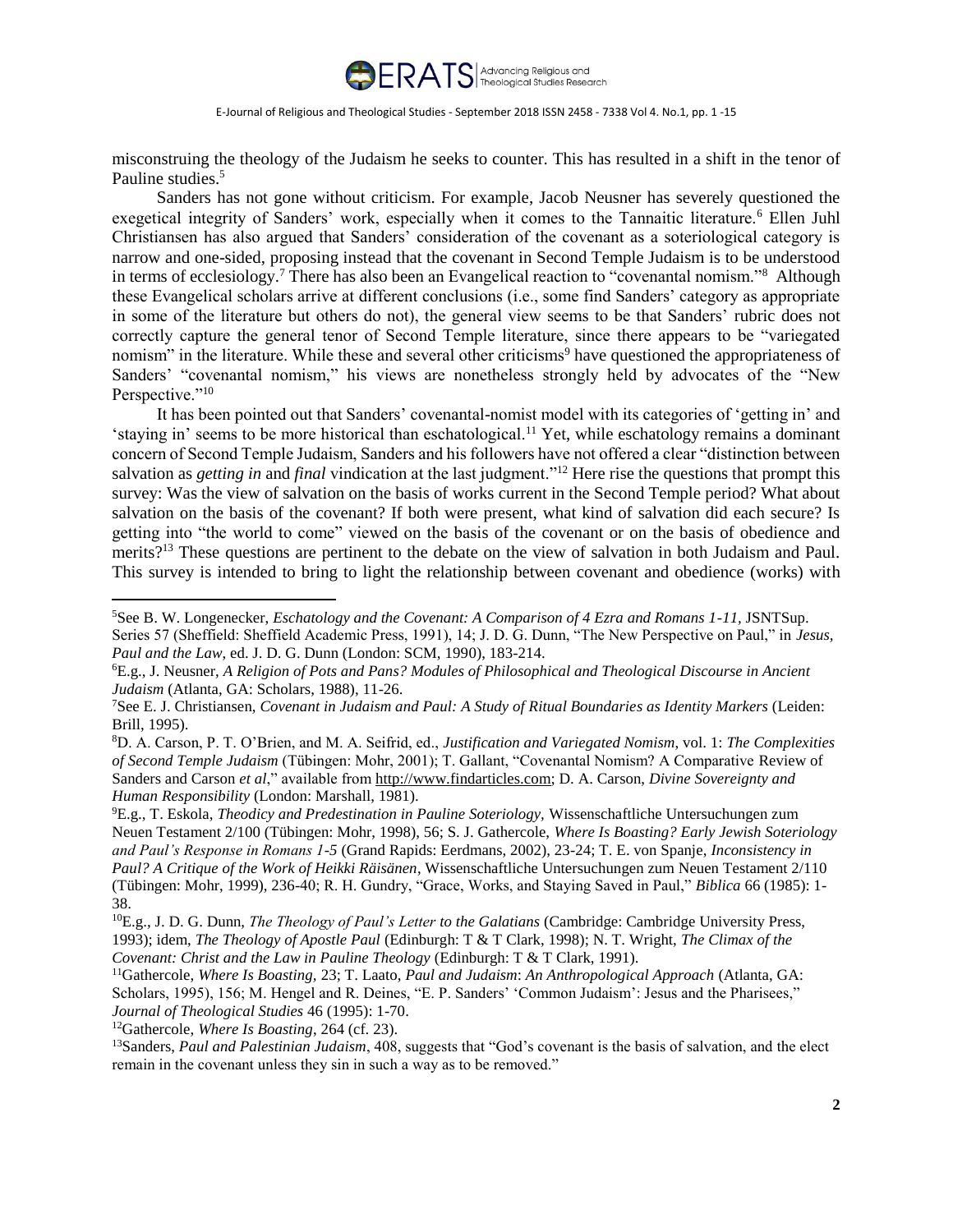

regards to salvation in the Second Temple period. It may help draw a distinction between historical salvation based on membership in the covenant community and eschatological salvation based on works. If the view of salvation on the basis of obedience is well established, we will be able to understand why Paul dismisses the merit theology of the Jews (e.g., Rom 1-4). To achieve this purpose, the study selects and briefly examines pertinent Palestinian and Hellenistic sources where the subject is discussed.

# **COVENANTAL SALVATION IN SECOND TEMPLE LITERATURE**

This section surveys select passages from the Apocrypha and Pseudepigrapha, Rabbinic Sources, Dead Sea Scrolls, and Philo where the idea of salvation on the basis of the covenant is present.

## **Apocrypha and Pseudepigrapha**

Ben Sirach (Ecclesiasticus) seems to have a universal tone with widespread wisdom motifs, yet the election and the covenant of Israel have their place in the book. In 17:12, the author states that God established "an eternal covenant" with Israel. The discussion begun in v. 11 concludes with a declaration in v. 17: "He appointed a ruler for every nation, but Israel is the Lord's own portion" (cf. 24:4). It is on the basis of this election/covenant that Israel is admonished to "remember the covenant of the Most High, and overlook ignorance" (28:7). In a typical nationalistic passage (36:1-17), God is called upon to hasten the day when the Gentiles will be destroyed and the children of Israel be gathered again. While eschatological salvation is not in view in Ben Sirach,<sup>14</sup> restoration of the nation on the basis of her covenantal, law-keeping relation with God is clear (10:19).

Wisd. Sol. 15 praises God for His mercies. Verse 2 reads, "For even if we sin we are thine, knowing thy power; but we will not sin, because we know that we are accounted thine" (v. 2). This covenantal context allows the thought that Israel (the righteous) will be saved (vv. 3-4) while the enemies of God's people, those who oppressed His people, will face judgment (v. 14; cf. Esd 6:55-59). In Tobit 4:12, Tobit admonishes his son not to marry a foreign woman, but rather a woman from his own tribe, "for we are the sons of the prophets" and only the Israelites "will inherit the land." Salvation in this context is not eschatological as it is restoration of the nation.

The motifs of righteousness and wickedness pervade the whole of 1 Enoch. Often times the identity of the "wicked" is not very clear; it may refer to the enemies of Israel or to wicked Israelites.<sup>15</sup> In 95:2-4, the following diatribe is found: "And so judgement shall overtake you, sinners. Fear not the sinners, ye righteous; For again will the Lord deliver them into your hands, that ye may execute judgement upon them according to your desires. Woe to you who fulminate anathemas which cannot be reversed: Healing shall therefore be far from you because of your sins." It appears that the "sinners" here are the oppressors of God's people (cf. v. 7) and the "righteous" are the covenant bearers, Israel. Punishment awaits these sinners who persecute God's people (cf. vv. 5-7). The contrast between "sinners" and "righteous" in 1 Enoch 96 makes it clear that the "righteous" here refers to Israel. The sinners shall suddenly perish before the righteous and the latter shall have "lordship over them according to your desires" (v. 1). Thus the author encourages Israel: "Healing shall be your portion . . . And the voice of rest ye shall hear from heaven" (v. 3). This points to the physical redemption of Israel (cf. v. 2). 1 Enoch 99 continues the diatribe by stating that the wicked, the "godless" who "spread evil to their neighbors," will eventually be slain in Sheol (v. 9,11). The righteous, in contrast, who accept the words of wisdom and walk in righteousness, will be saved in the days when the godless will be destroyed (v. 10). While v. 10 seems to imply righteous people in a specific sense, it is being in consonance with the general context of the book (e.g. chs. 95-96) to say that

<sup>14</sup>This fact is recognized by Sanders, *Paul and Palestinian Judaism*, 333-334.

<sup>15</sup>Cf. R. H. Charles, ed. *The Apocrypha and Pseudepigrapha of the Old Testament in English with Introduction and Critical and Explanatory Notes to the Several Books*, vol. 2: Pseudepigrapha (Oxford: Clarendon, 1979), 276.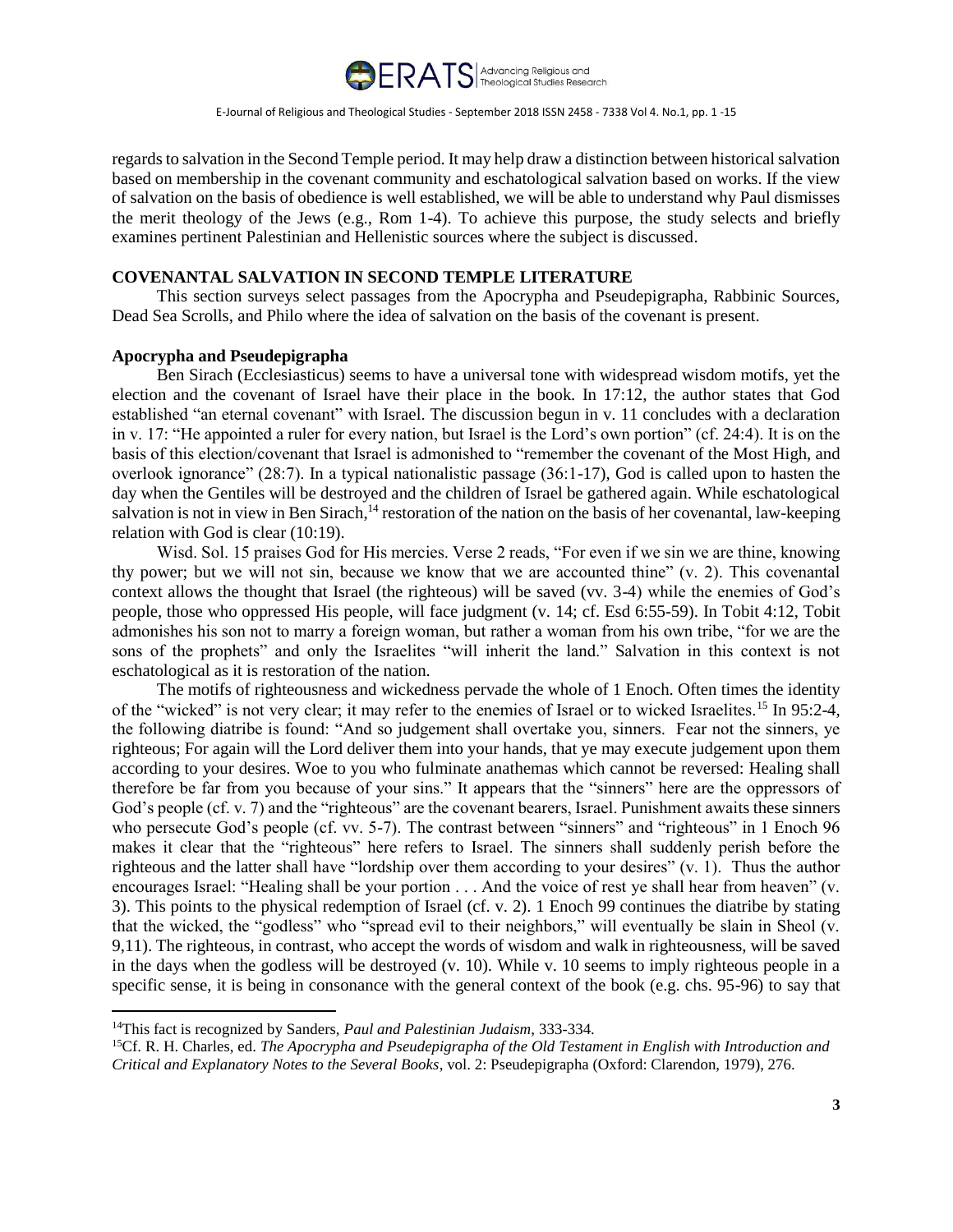

'the righteous' refers to Israelites as opposed to 'the godless' Gentiles. Thus understood, the salvation of Israel seems, at least in this context, to derive from their covenantal relationship with God. It is to be noted, however, that in these passages from 1 Enoch, salvation is not viewed in an eschatological sense.

The context of Jub 1 is Moses' receipt of the Law at Sinai. It is foretold that the people will defect from God, sin against the covenant, and indulge in all kinds of sins (1:1-16). Yet they will later acknowledge their sin and will recognize that God has not forsaken them (v. 6). Although God will deliver them into the hands of the Gentiles for a period, he will restore them: "And after this they will turn to Me from amongst the Gentiles with all their heart and with all their soul and with all their strength, and I will gather them from amongst all the Gentiles, and they will seek me, so that I shall be found of them" (vv. 15-16). It appears that in vv. 15-17 the author intimates the future restoration of the nation, the interest of which is not the salvation of specific persons: the salvation of Israel as a nation on the basis of the covenant seems to be in view. Jub 15:25-34 places much emphasis on the role and value of circumcision as the sign of the covenant. If the people of Israel, the "elect" (cf. 23:23-24), keep the circumcision ordinance, they will be preserved forever.<sup>16</sup> Obedience in this context has some bearing on salvation, yet salvation comes largely on account of God's covenant with Israel. Jub 23 relates the future revival of the nation on the basis of the covenant: when in the future the people of God "begin to study the laws, and to seek the commandments, and to return to the path of righteousness" (v. 26), their days will be prolonged (v. 27) and they will rejoice in peace (v. 30). Jub 50 seems to form an envelope with chap. 1 by continuing the idea of future cleansing of the people of Israel and the total eradication of evil from their midst: "And the jubilees shall pass by, until Israel is cleansed from all guilt of fornication, and uncleanness, and pollution, and sin, and error, and dwells with confidence in all the land, and there shall be no more a Satan or any evil one, and the land shall be clean from that time for evermore" (v. 5). This restoration, however, is not to be viewed as an eschatological event. In fact, according to v. 11 the sacrificial service will still be in place and there is also the possibility of disobedience, so that the one who breaks the Sabbath is subject to death (vv. 12,13). It is clear that in Jubilees, salvation, defined as the historical redemption or restoration of Israel, comes on the basis of the covenant, though obedience is sometimes stressed.<sup>17</sup>

The preservation of Israel by God in the light of the covenant is also found in the Psalms of Solomon. In 9:5-10, the author pleads with God to restore the righteous (i.e., the nation, cf. v. 8) based on the covenant promises. In the messianic text of 17:44-46, the author refers to the future gathering of the tribes of Israel and pleads that God may "deliver us from the uncleanness of unholy enemies!" (v. 45). Because God's love is upon the children of Israel, he chastises them as his "first-born, only-begotten son" in order "to turn back the obedient soul from folly (that is wrought) in ignorance" (18:4). Like Jub 50:5, Ps Sol 18:5 pleads with God to "cleanse Israel against the day of mercy and blessing, against the day of choice when He bringeth back His anointed." In Pss. Solomon, therefore, salvation is a corporate event to be effected in Israel on account of the covenant. As in Jubilees, the future purging of Israel in Psalms of Solomon (17:30-32; cf. 18:6,15) during the messianic age is not an eschatological salvation; rather it is historical restoration of Israel.

In the Letter of Aristeas, Israel is called "men of God," a title which "does not belong to the rest of mankind but only to those who worship the true God" (140). It is because Israel is precious in God's sight that he "hedged us round on all sides by rules of purity" (142; cf. 144,145). Israel was "distinctly separated from the rest of mankind" (152; cf. 139-153) and is preserved by God (158). This preservation of Israel by

<sup>16</sup>According to Sanders, *Paul and Palestinian Judaism*, 368, in Jub 15:32-34 "*physical descent is the basis of the election, and the election is the basis of salvation, but physical descent from Jacob is not the sole condition of salvation*." *Contrast* Jub 1:22-25; 50:5 with 6:12; 30:7.

<sup>17</sup>J. Becker, *Das Heil Gottes. Heils-und Sündenbegriffe in den Qumrantexten und im Neuen Testamentum* (SUNT 3) (Göttingen, 1964), 22, notes that both salvation and damnation are equally according to works in Jubilees.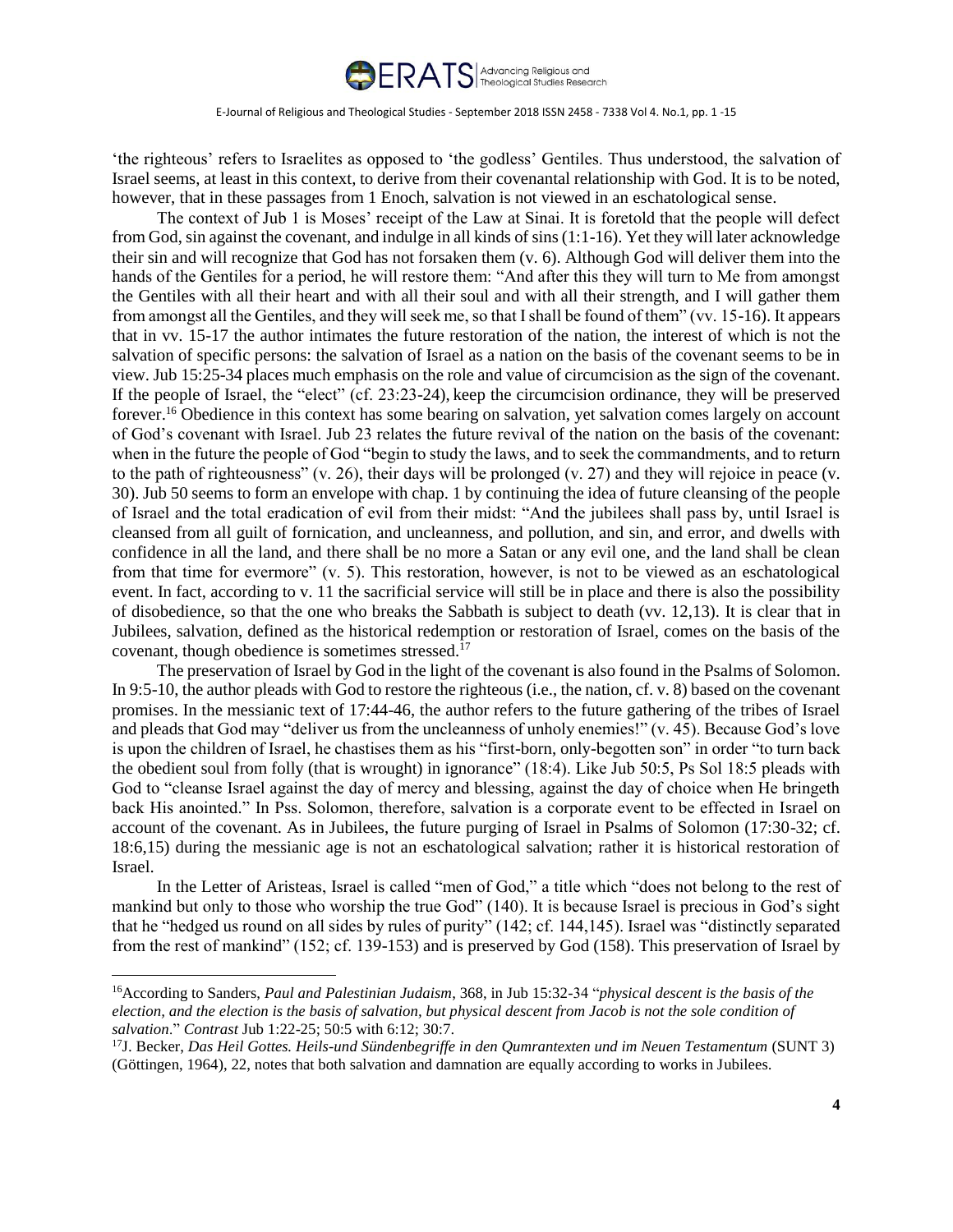

God may be deemed as salvation. In Joseph and Asenath 8, Joseph is said to have drunk from the "cup of immortality," "anointed with the blessed unction of incorruption," and therefore must not kiss a foreign woman (v. 5-6). Since Asenath was a Gentile, Joseph could not touch her until she underwent purification rites and confessed her sins. By so doing, Asenath enters the covenant and salvation seems to be granted practically on this covenantal basis: "Take heart, Aseneth, for lo, the Lord has heard the words of your confession. Take heart, Aseneth, your name is written in the book of life, and it will never be blotted out. From today you will be made new, and refashioned, and given new life; and you shall eat the bread of life and drink the cup of immortality, and be anointed with the unction of incorruption" (15:3,4).

In Pseudo-Philo 11 God promises to glorify Israel above all nations but he will chastise the ungodly (v. 1). Israel has the everlasting law by which God will judge the world, namely those who do not know the law (v. 2). This in turn implies salvation for Israel, who has the law.

Sanders recognizes that 2 Baruch and 4 Ezra present a problem to his covenantal nomism. This notwithstanding, some passages in 2 Baruch seem to point to the opposite. In 13:9 we read that God "had aforetime no mercy on His own sons, but afflicted them as His enemies, because they sinned." However, the purpose for such chastisement immediately follows: "That they might be sanctified" (v. 10). The period of sanctification seems immediately to precede the messianic era, when God "will protect only those who are found in those self-same days in this land. And it shall come to pass when all is accomplished that was to come to pass in those parts, that the Messiah shall then begin to be revealed" (29:2-4). In chap. 72, it is prophesied that the Messiah shall "summon all the nations, and some of them he shall spare, and some of them he shall slay. . .. Every nation, which knows not Israel and has not trodden down the seed of Jacob, shall indeed be spared. And this because some out of every nation shall be subjected to thy people. But all those who have ruled over you, or have known you, shall be given up to the sword" (vv. 2-6). In chap. 78, God is said to have inflicted Israel so that they would become worthy of their fathers and thus be saved in the last times (v. 5). They will also escape condemnation and torment, for "ye will receive eternal hope" (v. 7). All this rests on the claim that God promised the fathers "never [to] forget or forsake us, but with much mercy will gather together again those who were dispersed" (v. 7). Yet, the author exhorts the people to pray that God "may not take account of your many sins, but remember the faithfulness of your fathers."<sup>18</sup> It may be seen that 2 Baruch promises salvation on the basis of the covenant. The nature of this salvation, however, is the restoration of the nation in the messianic age; the eschaton is not necessarily in view. The reference to the sparing of Gentile nations who have not oppressed Israel further strengthens this conclusion  $(72:2-6)$ .

# **Rabbinic Sources**

 $\overline{a}$ 

In Makkoth 3:16, R. Hananiah b. Akashya declares, "The Holy One, blessed be he, was minded to grant merit to Israel; therefore, hath he multiplied for them the Law and commandments" (cf. Ab. 6:11; Ex Rab. 30:9; b. Mak. 23b-24a).<sup>19</sup> This implies that the more commandments there are to be observed, the more the scope of acquiring merit widens. This declaration would agree with Jub 23:26-30, where the future restoration of the nation seems to follow their return to the law (cf. 1:15-17).

<sup>&</sup>lt;sup>18</sup>In Ex. Rab. 15:4, R. Judah says that if God were to "scrutinize the deeds of Israel, they will never be redeemed [from Egypt]; I will therefore fix my regard on their holy ancestors." Here, "deeds" are not meritorious deeds, but lifestyle in general. Again, salvation in this context refers to redemption from Egypt, not eschatological salvation. <sup>19</sup>Cf. R. Bultmann, *Primitive Christianity in its Contemporary Setting*, trans. R. H. Fuller (Edinburgh: T. & T. Clark, 1956), 66.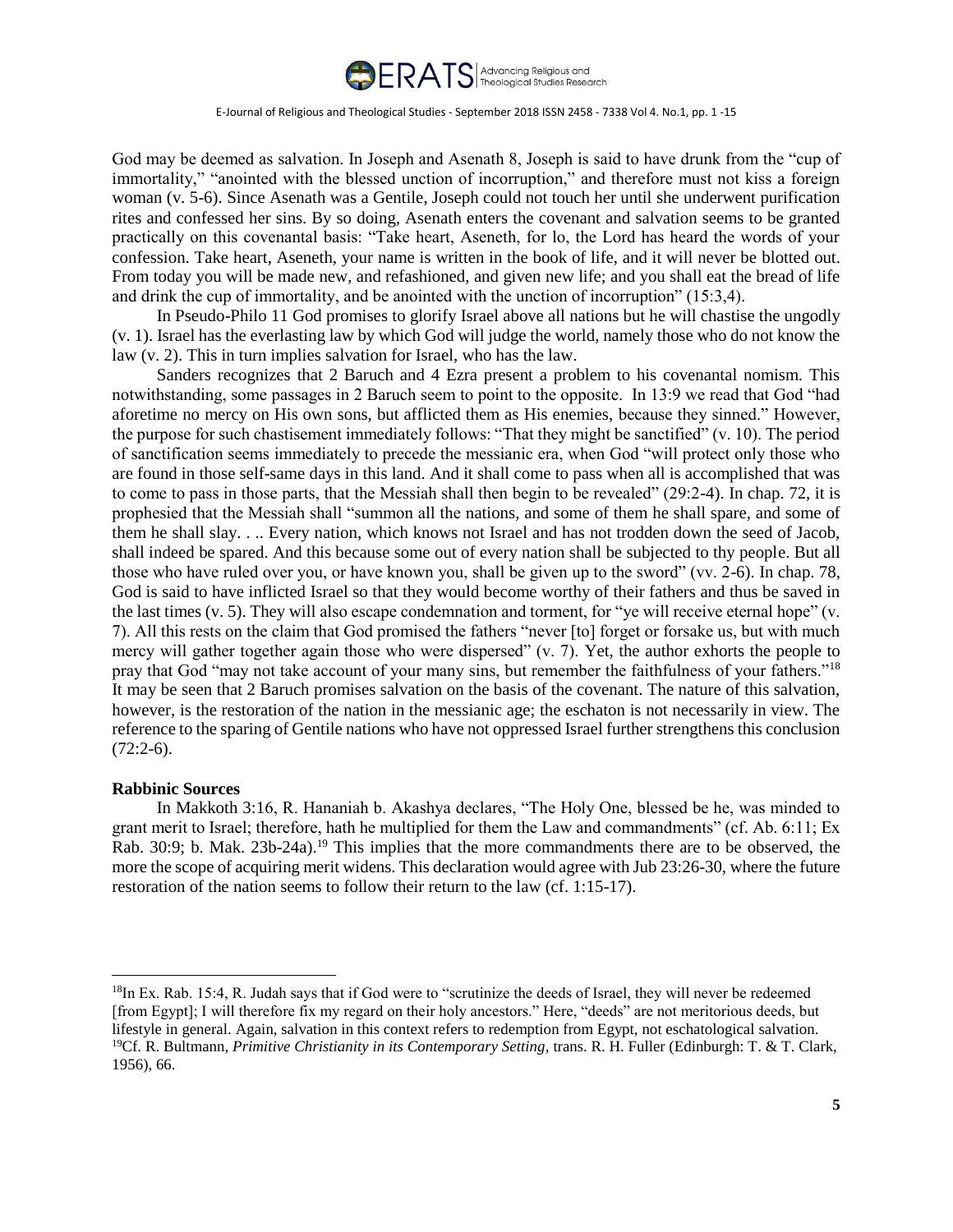

Part of b. Sanh 90b is a discussion on resurrection. Rabban Gamaliel states, "Just as you are all alive today, so shall you all live again in the world to come."<sup>20</sup> While evidence is lacking as to the extent of this resurrection, it may not be taken as though Gamaliel implies that all Israel will be saved at the eschaton. The future salvation of Israel is brought to view in b. Sanh 97b-98a. Rather than eschatological, salvation here refers to physical domination of Israel and freedom from foreign rulership (see also Jub 1:17; 15:26-34; 50:5). Sanh 10 is the clearest passage in Rabbinic writings suggesting the salvation of Israelites on the basis of the covenant: "All Israelites have a share in the world to come"  $(v, 1)$ .<sup>21</sup> This proclamation notwithstanding, several groups of people are listed who will not have a part in the world to come (vv. 2- 4). Sanders seems to overemphasize the importance of this text, suggesting it underlines the basic structure of Rabbinic soteriology.<sup>22</sup> However, it should be noted that the thought of Sanh 10:1 is not systematic, that is, we do not find any such statement elsewhere in Rabbinic literature. Since there is lack of evidence to support corporate eschatological salvation of Israel, we may suggest that Sanh 10:1, like the other passages given above, points to the messianic era, not the eschaton.

## **Dead Sea Scrolls**

 $\overline{a}$ 

Several Qumran scrolls seem to suggest salvation on the basis of the covenant, though in many of the passages the 'covenant' refers to the sectarian, not the Sinaitic, covenant (cf. 1QS 5:8-9,20-21; 6:18; 1QSa 1:6-8).<sup>23</sup> 1QH 3:20-23 suggests that by joining the covenant, the people had entered into "community with the congregation of the Sons of Heaven" (v. 22), for the participants of the covenant "share a common lot with the Angels of the Face" (6:12). While salvation in the strictest sense may not be in view, it is possible that participation in the covenant conceivably granted the salvation of participants. This corresponds somewhat to the realized soteriology that characterizes several other writings.<sup>24</sup> Further, 6:7- 10 looks forward to the establishment of the nation Israel by grace: "in a little while" God will raise up "survivors" or "remnant" and purify/cleanse them. This passage suggests that while the redemption of the members of the sectarian covenant is taken for granted, the author looks forward to seeing non-sectarian Israelites saved. If this is so, it means that the sectarian covenant is not the sole basis of salvation.<sup>25</sup> With the absence of clear eschatological indicators, this passage may be understood to refer to the expected revival of the nation as well as her redemption from foreign oppression.

According to 1QS 5:1-3, those who "freely volunteer" to join the covenant should separate themselves from sinners (i.e., non-sectarian Israelites) and obey God's law (e.g., 1:6-7,16-17; 5:20), since members are examined according to their "insight" and "deeds" (5:21,23; 6:14,17). While the sinners will be destroyed (2:4-10; 4:11-14; 5:19), the sectarians are a community of salvation (5:12-14). Much as this

 $^{20}$ Earlier in the same passage, R. Samuel b. Nahmani says, "Whoever holds fast to the law of the Lord, has a portion; whoever does not, has no portion" (b. Sanh 90b).

<sup>&</sup>lt;sup>21</sup>The phrase "in the world to come" or "in the future to come" may refer either to the messianic age or to the hereafter. See M. Jastrow, *A Dictionary of the Targum, the Talmud Babli and Yerushalmi and the Midrashic Literature*, vol. 2 (N.p.: n.d.), 1129. Cf. Sanders, *Palestinian and Hellenistic Judaism*, 20.

<sup>22</sup>Sanders, *Paul and Palestinian Judaism*, 149, seeks further support from Tanhuma Behuqqotai 5 (vol. II, p. 111), *p*. Taanith 63d (1:1), and Sanh. 97b-98a. However, these texts do not point to eschatological salvation; they refer to historical restoration of the nation.

<sup>23</sup>See M. G. Abegg, "Paul, 'Works of the Law' and MMT," *Biblical Archaeology Review* 20 (1994): 82; cf. Gathercole, *Where Is Boasting*, 110.

<sup>24</sup>Sanders, *Paul and Palestinian Judaism,* 283, notes that in Qumran "there is a kind of two-stage soteriology. One stage involves joining the group of the elect, the other the final purification of the elect."

<sup>&</sup>lt;sup>25</sup>God's cleansing of the people is predicated by their good deeds: "Thou wilt purify and cleanse them of their sin, for all their deeds are in Thy truth" (v. 10; cf. 1QH 1:36). M. Black, ed., *Scrolls and Christian Origins* (London: SPCK, 1961), 124, rightly notes that legalism is a major issue in the Qumran Scrolls.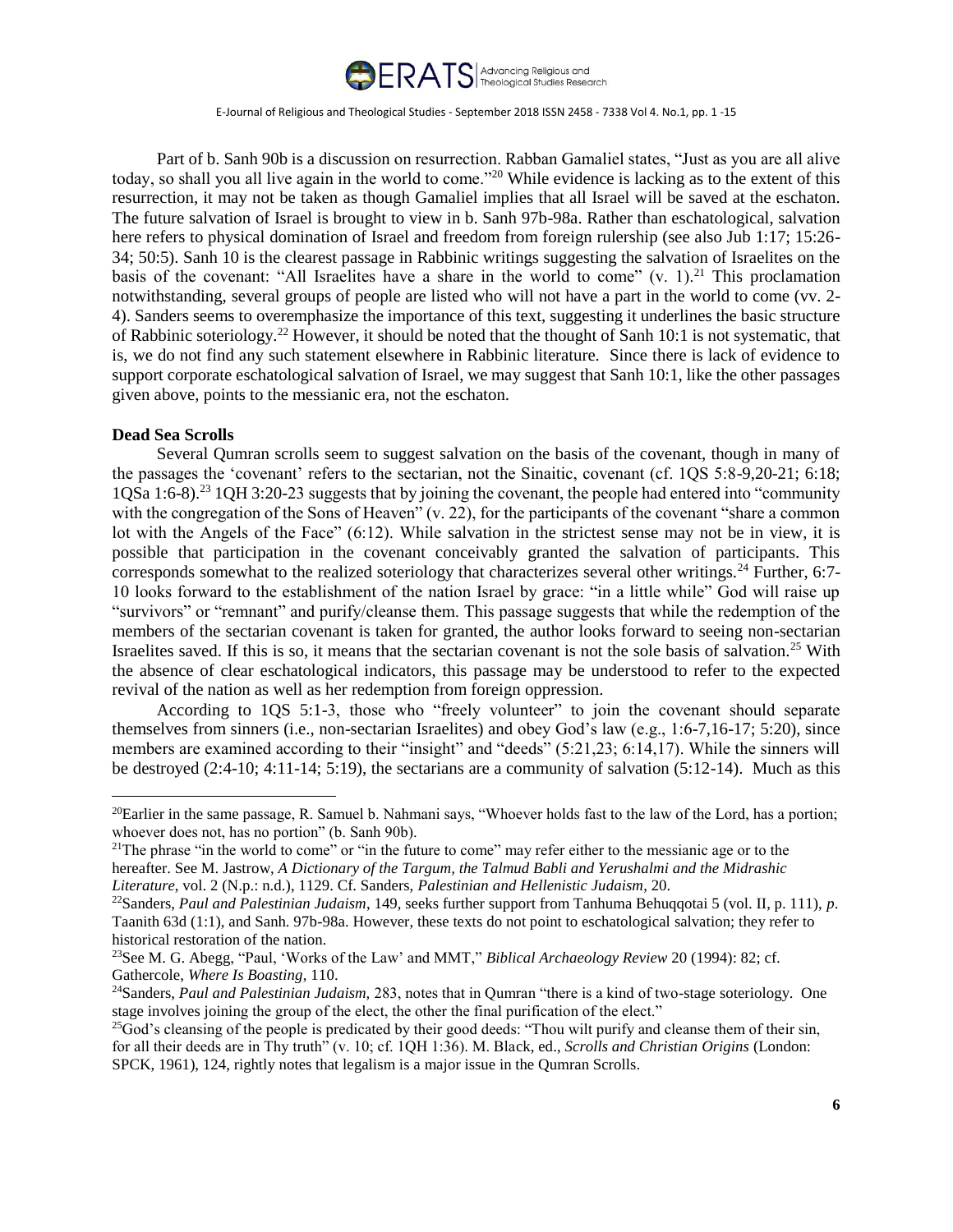

salvation depends on the sectarian covenant (vv. 10-19), it is more of realized than end time salvation (4Q171 3:1-2; cf. 1QHa 6:21). In the Damascus Covenant (CD) 3:10-16, all Israel is said to have strayed from God. However, God established His covenant with those "who remained steadfast in God's precepts" (vv. 12,13) and "built for them a safe home in Israel" (v. 19). Those "who remain steadfast in it [safe home] will acquire eternal life and all the glory of Adam." The "covenant" here seems to refer to the Sinaitic covenant (vv. 5-11) that is applied to the sect. While belonging to this renewed covenant may imply salvation, the text says that it is those who remain in the "safe home in Israel" who will acquire salvation. Further, the emphasis on obedience seems to indicate that salvation is, to some extent, dependent on reverting to the law (CD 15:9,13; cf. 7:5-6; 13:14-20). A similar line of thought is found in 1QpMic frags. 8-10: the Teacher of Righteousness "teaches the law to his council and to all those volunteering to join the chosen of God, observing the law in the council of the Community, those who will be saved from the Day of Judgment." It is the covenant community which observes the law that will be saved on the eschatological Day of Judgment. Belonging to the covenant does not itself earn one salvation.

According to 1QM 1:1, "the time for the salvation of the nation of God" will come during a war between the sons of light (i.e. exiled Judah) and the king of the North. The lot of Belial will be destruction (v. 5; cf. 13:9-11). 1QM 13:7 says that God established eternal covenant with Israel (i.e., with the patriarchs) and remains loyal to it "in order to aid the remnant, the survivors of your covenant" (vv. 8,9). 1QM 14:4-5 follows with the idea that the faithfulness of both God and the people to the covenant has resulted in their salvation. With the general background of the war between Israel and the nations (cf. 12:10-18), it is reasonable to suggest that salvation in 1QM 1:1 refers to the historical restoration of the nation (cf. 1QM 17:6-9). The impression created in 13:7-10 and 14:4-10 is that of a realized salvation. These passages serve as praise to God after the war with the nations (13:1; 14:2,4; cf. chap. 12).

1QpHab 5:3-5 relates about the domination of Israel over the nations after a time of suffering: "God will not destroy His people by the hand of the nations; God will execute the judgment of the nations by the hand of His elect. And through their chastisement all the wicked of His people shall expiate their guilt who keep His commandments in their distress." If this translation is correct,<sup>26</sup> it appears that atonement will be made for the sins of wicked Israelites (probably those outside the sectarian covenant) through their suffering. This would imply that the sectarian covenant is not the sole basis for the expected redemption. If 1QpHab 5:3-5 foretells the salvation of the wicked Israelites through suffering, 1QSa 1:1-5 tells of the joining of the congregation of Israel in the sectarian community "in the last days" (perhaps prior to the war with the Gentiles) in order to "walk according to the law" of the covenant. The key idea is obedience to the precepts of the covenant, the purpose of which is to "atone for the Land" (v. 3; cf. 1QS 8:6,10). However "atone for the land"<sup>27</sup> may be interpreted, it is clear that the passage looks forward to the restoration and domination of Israel (cf. 4Qflor).

# **Philo**

 $\overline{a}$ 

Philo's comments on the primacy of Israel has led Sanders to state that "Philo regarded membership in Israel as 'saving'."<sup>28</sup> In *Quod Deus Immutabilis Sit* 144,<sup>29</sup> Philo says that Israel is on the "royal road" (cf.

<sup>26</sup>This translation is by G. Vermes, *The Dead Sea Scrolls in English* (Harmondsworth: Penguin, 1962).

<sup>27</sup>Black, *Scrolls and Christian Origins*, 42, understands this in the sense of redeeming the land, while Sanders, *Paul and Palestinian Judaism*, 303, sees it as "atonement for the defilement of the land," since, according to him, the land was defiled by its occupation and use by non-sectarian Israelites.

<sup>28</sup>Sanders, *Palestinian and Hellenistic Judaism*, 26.

<sup>29</sup>References from Philo are taken from C. D. Tonge, *The Works of Philo: Complete and Unabridged, New Updated ed.,* trans. C. D. Tonge (Peabody, MA: Hendrickson, 1993).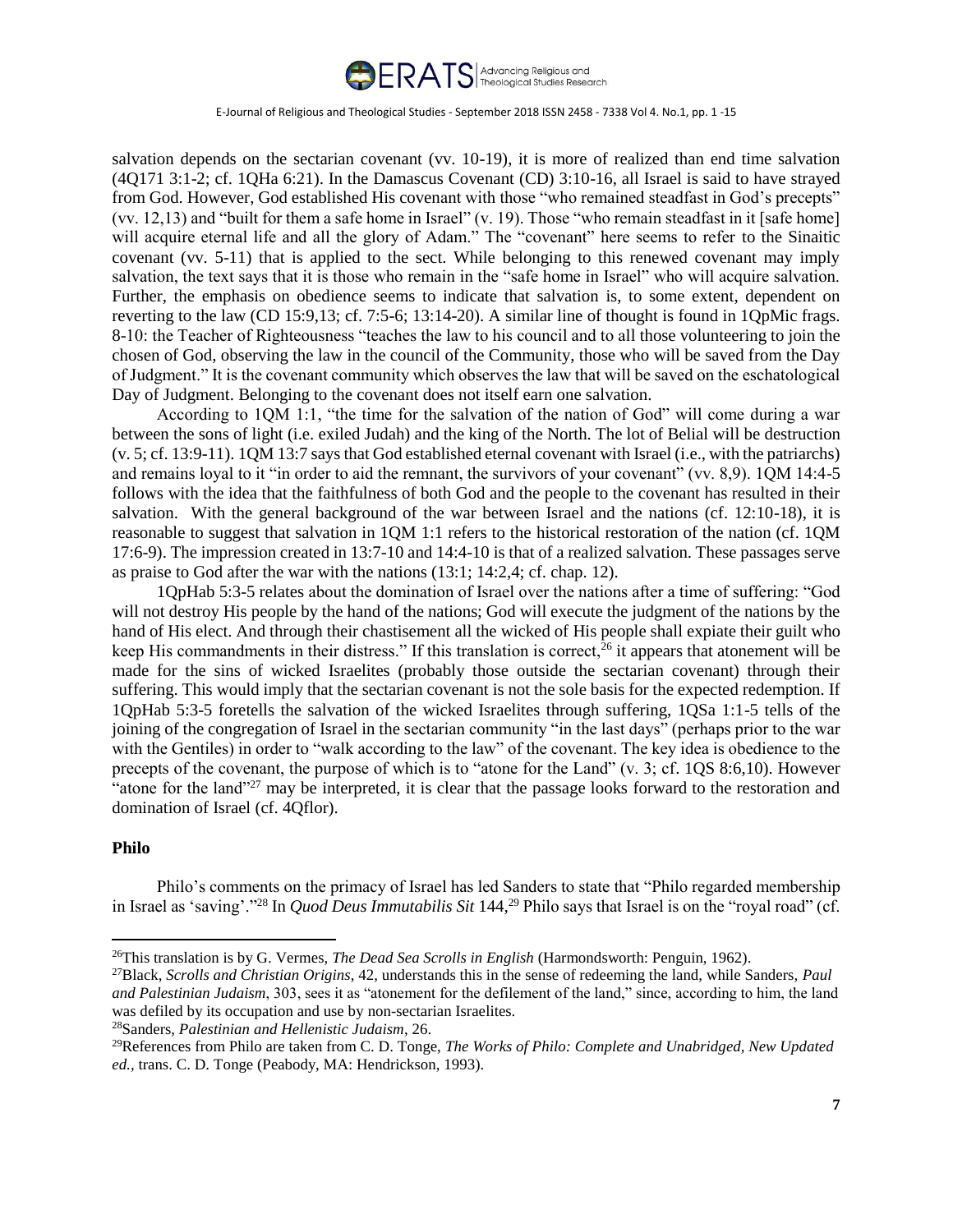

*Mos.* ii.189). The "earthly Edom" (probably the nations) is constantly working "to hinder them from this road, and to make it pathless and impracticable forever." This "royal road" seems to lead to salvation, and since Israel is on this road, their salvation is taken for granted. Elsewhere, Philo indicates that through this path, Israel will obtain the "vision of good incorruptible and genuine" (148-51). As in Joseph and Asenath, salvation here seems to be progressive, if not realized. In *De Specialibus Legibus*, Philo maintains that God "selected out of the whole race of mankind those who were really men for their superior excellence; and he elected them and thought them worthy of the highest possible honour, calling them to the service of himself, to that everlasting fountain of all that is good" (i.303). As in Joseph and Asenath, Israelites have drunk the cup of immortality (i.303). Further, while "atheists are dead as to their souls . . . those who are marshalled in the ranks of the true living God, as his servants, enjoy an everlasting life" (i.345). Philo does not tell when this everlasting life is realized. Nonetheless, much as his thought is gathered around the vision of the *logos*, salvation seems to begin at the point where one gets this vision of the *logos* (cf. *Deus* 148-51).

Elsewhere, Philo appeals to the piety of the fathers of Israel, who are "a sort of first-fruits of the whole human race" (*Spec. Leg.* iv.180). He says, "Excessive and admirable righteousness and virtue of the founders of the nation . . . remain like undying plants, bearing a fruit which shall ever flourish to the salvation of their descendants . . . provided only that the sins which they commit are such as are remediable and not wholly unpardonable" (iv.181). The passage seems to imply the salvation of Israel on the basis of their covenant belonging, particularly on the merit of the ancestors.<sup>30</sup> This notwithstanding, the people are to act within the confines of the law and engage in "virtuous actions" (i.182). The timing of such salvation is not indicated, though analogy with the above passages would imply realized salvation. In *De Praemiis et Poenis* 169, Philo urges his people that "the change in everything will be immediate," meaning that while Israel is undergoing hardships, there will be a reversal of fates in the near future. This view of historical salvation, namely redemption of Israel from foreign oppressors, resurfaces in 162-172.

In sum, the survey of the Second Temple literature which seem to suggest salvation on the basis of membership in the covenant community shows that, with the exception of a few ambiguous passages, the salvation secured through the covenant is to be understood on a historical dimension: the redemption of Israel (sometimes excluding those Israelites who commit unpardonable sins) from foreign domination and her supremacy over the nations. In a few cases, however, salvation on the basis of the covenant is either realized or ambiguously eschatological.

# **WORKS/OBEDIENCE AND SALVATION IN SECOND TEMPLE LITERATURE**

This section surveys select texts from the Apocrypha and Pseudepigrapha, Rabbinic Sources, Dead Sea Scrolls, Josephus, and the Targums that suggest that obedience is the basis of eschatological salvation.

#### **Apocrypha and Pseudepigrapha**

 $\overline{a}$ 

Sirach 11:26 reads, "For it is easy in the sight of the Lord to reward a man on the day of death according to his conduct." Accordingly, readers are exhorted to "do your work before the appointed time, and in God's time he will give you your reward" (51:30). While any eschatological tone (or belief in afterlife) in Sirach is challenged,<sup>31</sup> its doctrine on personal reward on the basis of personal obedience is clear (cf. 3:1,6; 44:12-

<sup>30</sup>The nature of salvation in Philo is not entirely clear. On this soteriological ambiguity, Sanders, *Palestinian and Hellenistic Judaism*, 37, comments: "We may infer that those who keep the traditional Jewish laws *will* attain 'happiness' and that those who see the *logos* attain it *now*, while the wicked (non-converted Gentiles and apostate Jews) perish or suffer eternal punishment."

 $31$ The later (ca. 117 BC) Greek translation of Sirach 7:17 (cf. 11:26; 48:11) has eschatological undertones. A. A. Di Lella, "Conservative and Progressive Theology: Sirach and Wisdom," *Catholic Biblical Quarterly* 28 (1966): 146, says that this note on eschatology was influenced by the doctrine of immortality in the Wisdom of Solomon. In any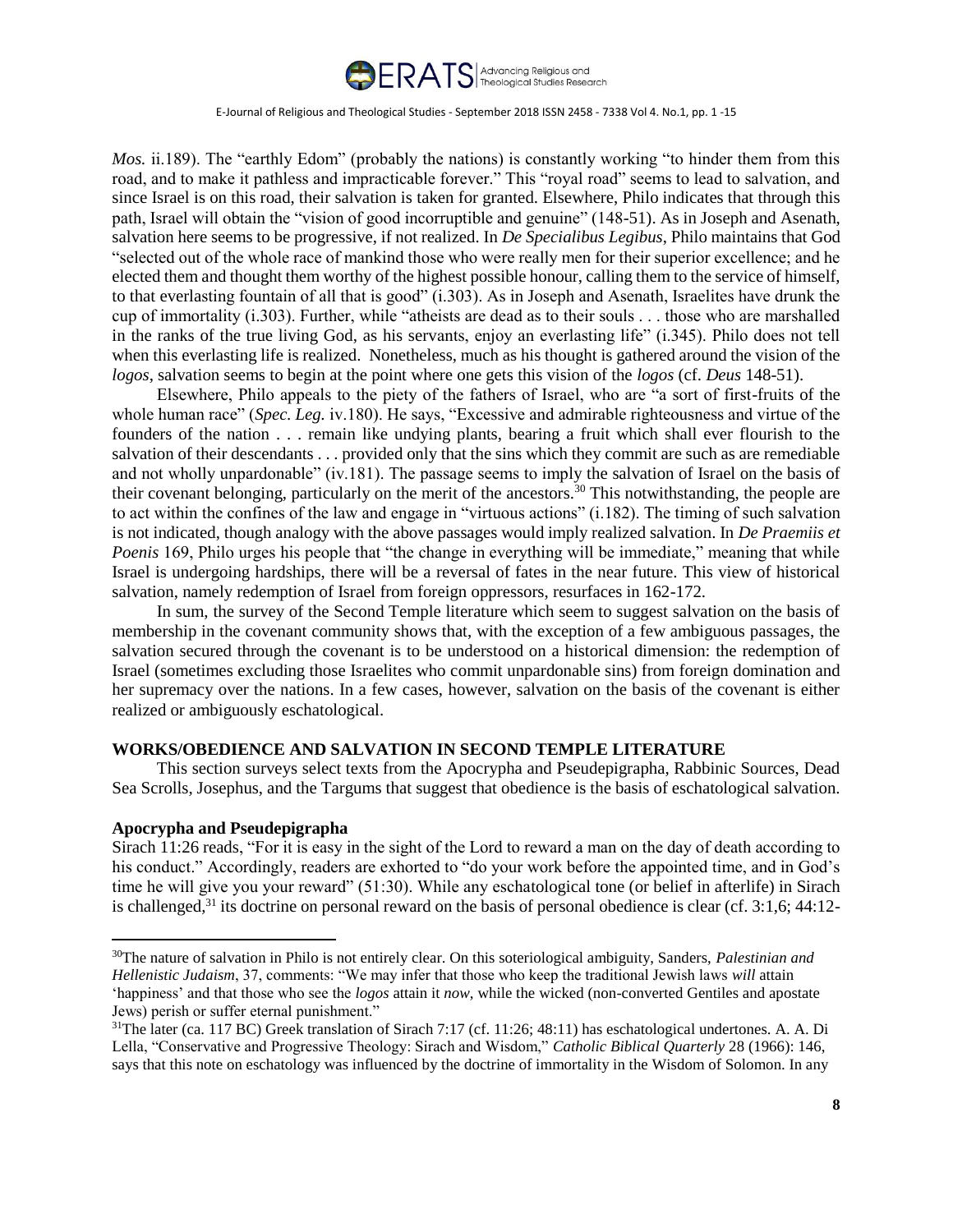

13). Wisd. Sol 6:18-19 indicates that "love is keeping her laws, and giving heed to her laws is assurance of immortality, and immortality brings one near to God." This future immortality is the destiny of the righteous (e.g. 3:1; 4:1; 8:13,17). Although God created man with immortality (2:23) which was lost through the trick of Satan (v. 24), by obeying the law, one will attain this immortality (i.e., "the reward of holiness," 2:22), probably at the eschaton  $(5:15,16).^{32}$ 

In 1 Macc 2:51-52 Mattathias exhorts his sons to "remember the deeds performed by our ancestors, each in his generation, and you will win great honour and everlasting renown." He notes that Abraham was justified because of his good works (v. 52), and so were several other national heroes (vv. 53-60). The motivation for law keeping is the reward for glory and honor (cf. 2:61-64). The insistence of the author on everlasting rewards on the basis of obedience seems to open the way for an eschatological interpretation. If this is correct, then salvation is clearly dependent upon law fulfilment.

1 Enoch 38:1-3 focuses on the fate of the wicked at the eschaton. The wicked shall be judged for their sins and be driven from the face of the earth, but "the chosen righteous whose works are weighed by the Lord of Spirits" will "dwell on the earth" (v. 2). This eschatological judgement will be carried out through weighing of deeds: "I saw all the secrets of heaven . . . and how the deeds of men are weighed in the balance" (1 Enoch 41:1-2; cf. 38:2; 43:2). This theology of the scales of judgmengt, futher developed in 2 Enoch 44:4-5 (cf. 50:2,5; 51:3; 53:1), shows that eschatological salvation—going out of this present age and becoming inheritors of the everlasting age, 66:6—is based on merit. An interesting example of this concept of weighing is recounted in T. Abraham: Abraham sees a judgment scene presided by Abel and assisted by two angels, one holds "scales" and the other, "fire" (13:1-6). He then sees a soul which is "consigned . . . neither to judgement nor to salvation" because that soul's sins balanced his good deeds (14:1-5). The patriarch and Prince Michael interceed for the soul (vv. 6-8), and based on this intercession the soul is saved (v. 10).

Jubilees 30:21-22 urges Israel not to forsake the law of God so that they will be recorded in the book of life. This keeping of the law does not merely describe the maintainance of one's status in the covenant as Sanders would have it; rather, writing the people down as "friends of God" (v. 21) is "a verdict given subsequent to obedience.<sup>33</sup> Although the soteriological significance of this law keeping is not explicitly stated, the punishement of the lawless wicked after death (36:10) seems to imply the opposite for the righteous.

An important aspect of eschatology in the Psalms of Solomon is its picture of the day of judgement when the righteous will resurrect (e.g.  $2:31$ ;  $3:12$ ) and be given eternal, indestructible life (3:11) and the wicked, eternal death (2:34; 3:12). Chap. 9 describes this eschatological salvation clearly in terms of reward and obedience: "He who does righteousness lays up life for himself with the Lord; And he who does wrong forfeits his life to destruction. For the judgements of the Lord are (given) in righteousness to (every) man and (his) house" (v. 5). This passage points to the "treasure in heaven" theology as elsewhere in Second Temple Judaism. If this treasure is life (9:5), then it follows that eternal life is based on the obedience that stores up this treasure with God (cf. vv.  $3,5,10$ ).<sup>34</sup>

case, this Greek redaction is a good example of the development of eschatological soteriology in the Second Temple period.

<sup>32</sup>D. J. Harrington, *Invitation to the Apocrypha* (Grand Rapids: Eerdmans, 1999), 75, states, "The emphasis on immortality is the writer's most original and influential contribution to biblical theology. . . In this way he deferred the vindication of the righteous to their life after death or to the last judgment."

<sup>33</sup>Gathercole, *Where Is Boasting*, 62.

<sup>34</sup>D. S. Winninge, *Sinners and the Righteous: A Comparative Study of the Psalms of Solomon and Paul's Letters* (Stockholm: Almqvist & Wiksell, 1995), 74-75, is wrong in his defense of Sanders by saying that in Pss. Sol 9:5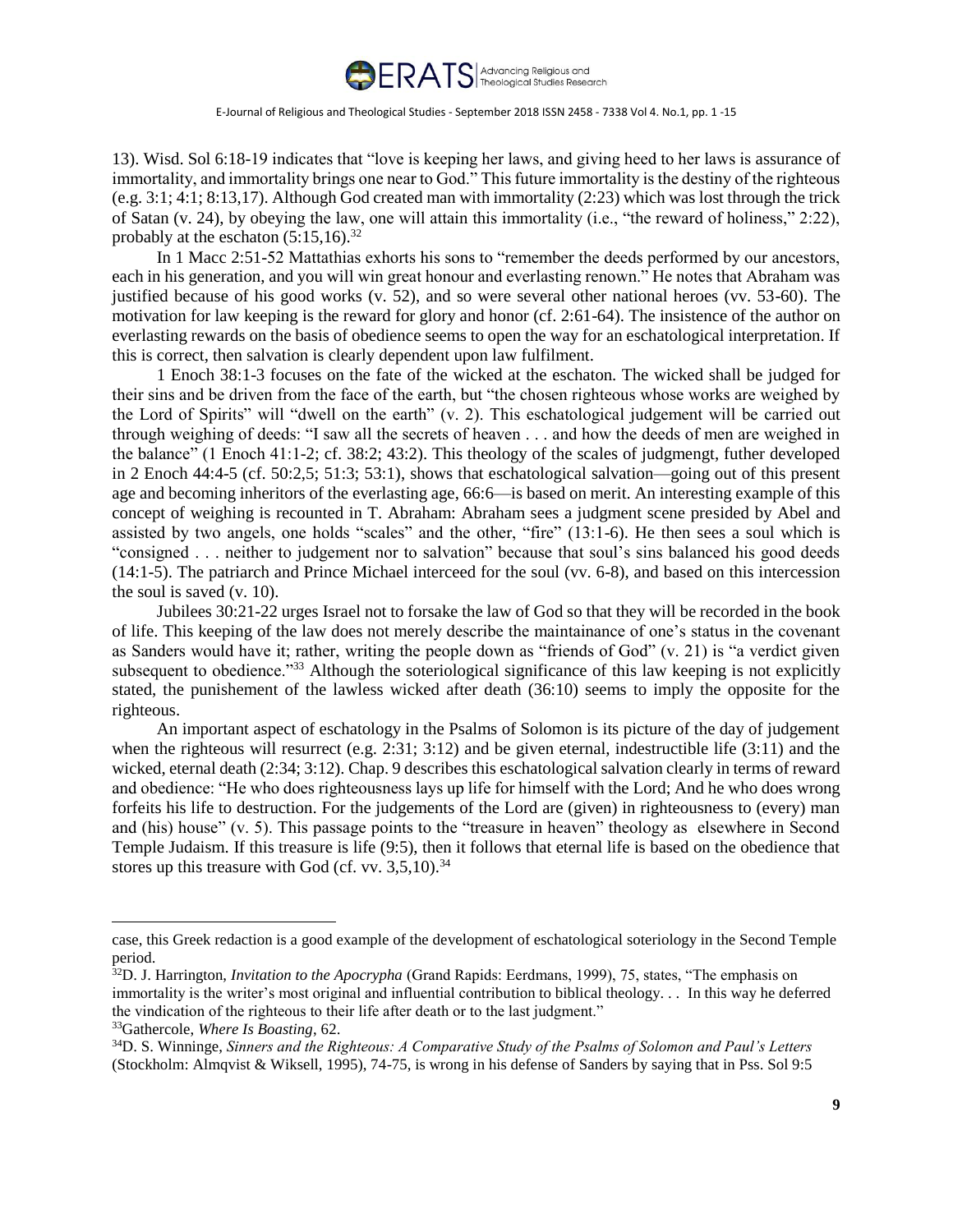

Pseudo-Philo 3:10 is in the context of the flood. God promises not to destroy the earth with flood (v. 9). However, at the eschaton, "when the years of the world shall be fulfilled," God will resurrect the dead so as to "render unto every man according to his works and according to the fruit of his own deeds" (v. 10). The reference to new heaven and earth (v. 10) further shows that here, as elswhere, obedience is the precondition of eternal life (cf. 2 Esdras 5:26-36).

2 Baruch 14:12-14 states that though the righteous will die, they hope for the new world "because they possess with you [God] a store of good works preserved in treasuries. On this account also these without fear leave this world, and trusting with joy they hope to receive the world which Thou hast promised them" (vv. 12-14). As if this were not clear enough to show that the righteous will be saved through their "treasuries" (cf. 3 Baruch 11:9), the author states that the "righteous on account of my law" (51:3) have been "saved by their works. And to whom the law has been now a hope, And understanding an expectation, And wisdom a confidence, Shall wonders appear in their time. For they shall behold the world which is now invisible to them, And they shall behold the time which is now hidden from them" (51:7-8).

Eschatological salvation on the basis of works also appears in 4 Ezra 7:88-89.<sup>35</sup> In the "last times" (v. 87), those who keep the "ways of the Most High . . . shall be separated from their mortal body" (v. 88), for they did their best to "keep the law . . . perfectly" (v. 89). These righteous have "many works laid up" with God (8:32) and Ezra himself is spoken of as having a "treasure of works laid up" (7:76-77). The Testaments of the Twelve also contain references to eschatiological salvation as a reward for obedience. As in T. Jud (24-26), T. Lev 13 talks of the reversal of fates at the eschaton. Levi admonishes his sons, "Do good works, my children, on earth, so that you find your reward in heaven" (v. 5). A similar concept obtains in T. Jos 18:1 and T. Zeb 10:2-3. Like T. Lev (13:6), T. Jos teaches that obedience to the commandments (or doing righteousness) leads God to exalt the person both in this world and the next (18:1). Again, Zebulun promises that at the eschaton he will resurrect and rule among his sons, particularly those who have "kept the Law of the Lord and the commandments of Zebulun" (10:2-3). While election/covenant underlines some of these passages, it remains clear that salvation at the eschaton is individualistic, the means of which is obedience to the law (cf. T. Job 4:4-11; 34:4-9; Sib. 2:149-153, 313-314; 4:105,187-188).

#### **Rabbinic Sources**

 $\overline{a}$ 

Some statements of Rabbi Akiba are instructive regarding the idea of eschatological salvation as a reward for obedience:

All is foreseen, but freedom of choice is given; and the world is judged by grace, yet all is according to the majority of works (Abot 3:15; cf. 4:22).

. . . the man who commits only one sin loses thus the merit of his good works. . . . (It refers to) whoever does not have one *mitsvah* which can prove in his favour (and so make the scales incline) to the side of innocence. This he said with regard to the world to come (y. Qidd. 61d).<sup>36</sup>

The following statement appears in a debate between Rabbis R. Gamaliel II and Akiba regarding Ezek 18:5- 9:

When Rabbi Gamaliel read this verse he wept, saying, 'Only he who does all these things shall live, but not merely one of them!' Thereupon R. Akiba said to him, 'If so, *Defile not yourself in all these things* [Lev 18:24].—is the prohibition against *all* [combined] only,

there is nothing to suggest "righteousness by works." So is Dunn, *Theology of Apostle Paul*, 152-153, in thinking that Ps. Sol 14 does not refer to a life yet to be achieved.

<sup>35</sup>Sanders, *Paul and Palestinian Judaism*, 409, admits that his covenantal nomism breaks down in 4 Ezra. 36This translation is cited in Sanders, *Paul and Palestinian Judaism*, 131.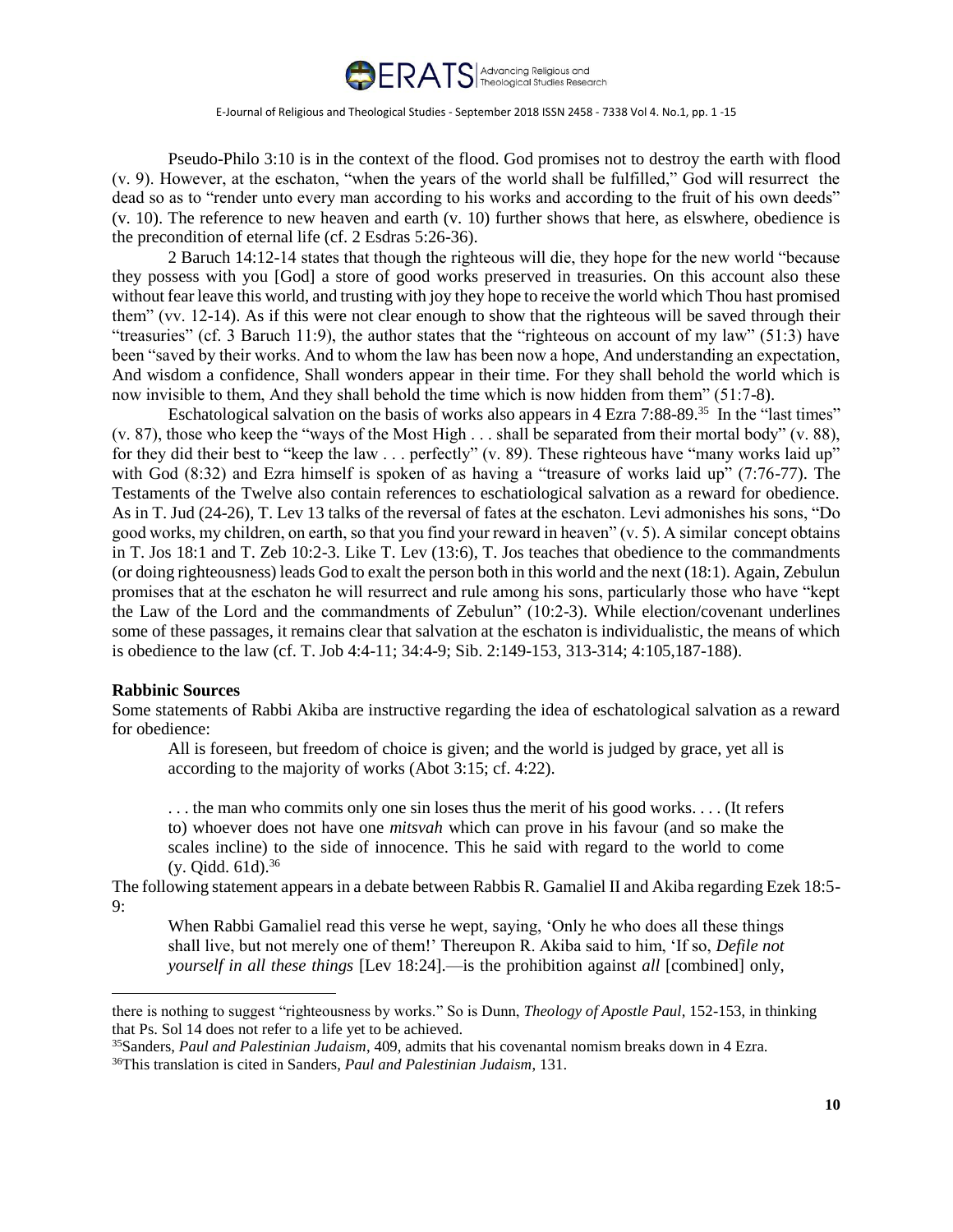

but not against one? [Surely not!] But it means, *in one* of these things; so here too, for doing one of these things [shall he live] (Sanh 81a).<sup>37</sup>

These statements of R. Akiba "about damnation for one transgression, salvation for one fulfilment (*y. Qidd.*  61d; *b. Sanh*. 81), and judgement according to the majority of deeds (*m. Abot* 3:15)"<sup>38</sup> clearly uphold obedience to the commandments as the way to eschatological salvation.

The idea of eschatological salvation on the basis of works/obedience appears elwhere in Talmudic literature. In a debate on the fate of those with "evenly balanced" sins and merit, the house of Shemmai says, "These go down to Gehenna, where they scream and again come up and receive healing" (T. Sanh 13:3). T. Qidd. 1:13-14 emphasizes good works as the precondition for eschatological salvation: "And [if] one did one commandment, happy is he, for he has inclined the balance for himself and for the world to the side of merit. [If] he committed one transgression, woe is he, for he has inclined the balance for himself and for the world to the side of guilt" (v. 14; cf. b. Qid. 40b; m. Qid 1:10).

Abot 2:12 admonishes people to be concerned with the study of Torah, because the study of Torah is meritorious, the reward of which comes at the eschaton (2:16). According to Peah 1:1, "perfomance of righteous deeds," "acts which bring peace," and more importantly "the study of Torah," among others, are meritorious deeds which will enable individuals to inherit the world to come. To emphasize the importance of law keeping, Kidd 1:10 states, "He who performs one precept in addition to his [equally balanced] merits is well rewarded, and he is as though he had fulfilled the whole Torah. Hence it follows that for these others [one is rewarded] even for a single one! - Said R. Shemaiah: That teaches that if there is an equal balance, it tips the scale" (Kidd. 39b; cf. Kidd. 40b).<sup>39</sup> Finally, the Rabbis also teach that suffering has a purifying effect, for God "brings suffering upon the righteous in this world, in order that they may inherit the future world." He also makes the wicked "prosper in this world, in order to destroy" them (Kidd. 40b; cf. Deut. Onq. 7:10).

#### **Dead Sea Scrolls**

 $\overline{a}$ 

40MMT C 26-32 focuses on works of Torah.<sup>40</sup> If "the works of the Torah" are kept, "It shall be reckoned to you as justice when you do what is upright and good before him, for your good and that of Israel." In this passage, concrete deeds are counted as righteousness on the day of judgment. The theme of

<sup>37</sup>Sanders, *Paul and Palestinian Judaism*, 139, consciously downplays the eschatological tone of these statements of R. Akiba as well as T. Sanh 13:3 and T. Qidd. 1:14, thinking that such passages serve only to encourage obedience to the law. See a rebuttal of this view in F. Avemarie, *Tora und Leben: Untersuchungen zur Heilsbedeutung der Tora in der frühen rabbinischen Literatur* (TSAJ 55) (Tübingen: Mohr, 1996), cited in Gathercole, *Where Is Boasting*, 149-156.

<sup>38</sup>Gathercole, *Where Is Boasting*, 152.

<sup>39</sup>Arguing that Torah is a source of salvation in Judaism, J. Neusner, *Torah: From Scroll to Symbol in Formative Judaism* (Philadelphia: Fortress, 1985), 26, states, "Either the individual, through study of the Torah and obedience to its teachings, achieves life after death, or the people Israel, through study of the Torah, is saved from this-worldly disasters of a national or local character or through the Torah draws nearer the coming of the Messiah and the eschatological rewards of the age to come." See also D. Daube, *New Testament and Rabbinic Judaism* (Peabody, MA: Hendrickson, 1998), 119,133.

<sup>40</sup>Gathercole, *Where Is Boasting*, 92, noted that in Qumran, "works of Torah" are "deeds done in obedience to the *totality* of Torah." In fact, 4Q*Florilegium* seems to indicate that the community exists so as "to send up, like the smoke of incense, works of the Law" (4Q174 6-7). Cf. 4Q470 fr 1 4; 4Q171 2:15; 4Q542 1 ii 1; 4Q461 1 8. Keeping the "whole Torah" (4Q174 fr 1 ii 2) helps escape judgment both in this world (1Q22 2:7-10; 4Q171 i 11-13) and at the eschaton (1QpMic frs 8-10)—law keeping is therefore the basis for the eschatological salvation.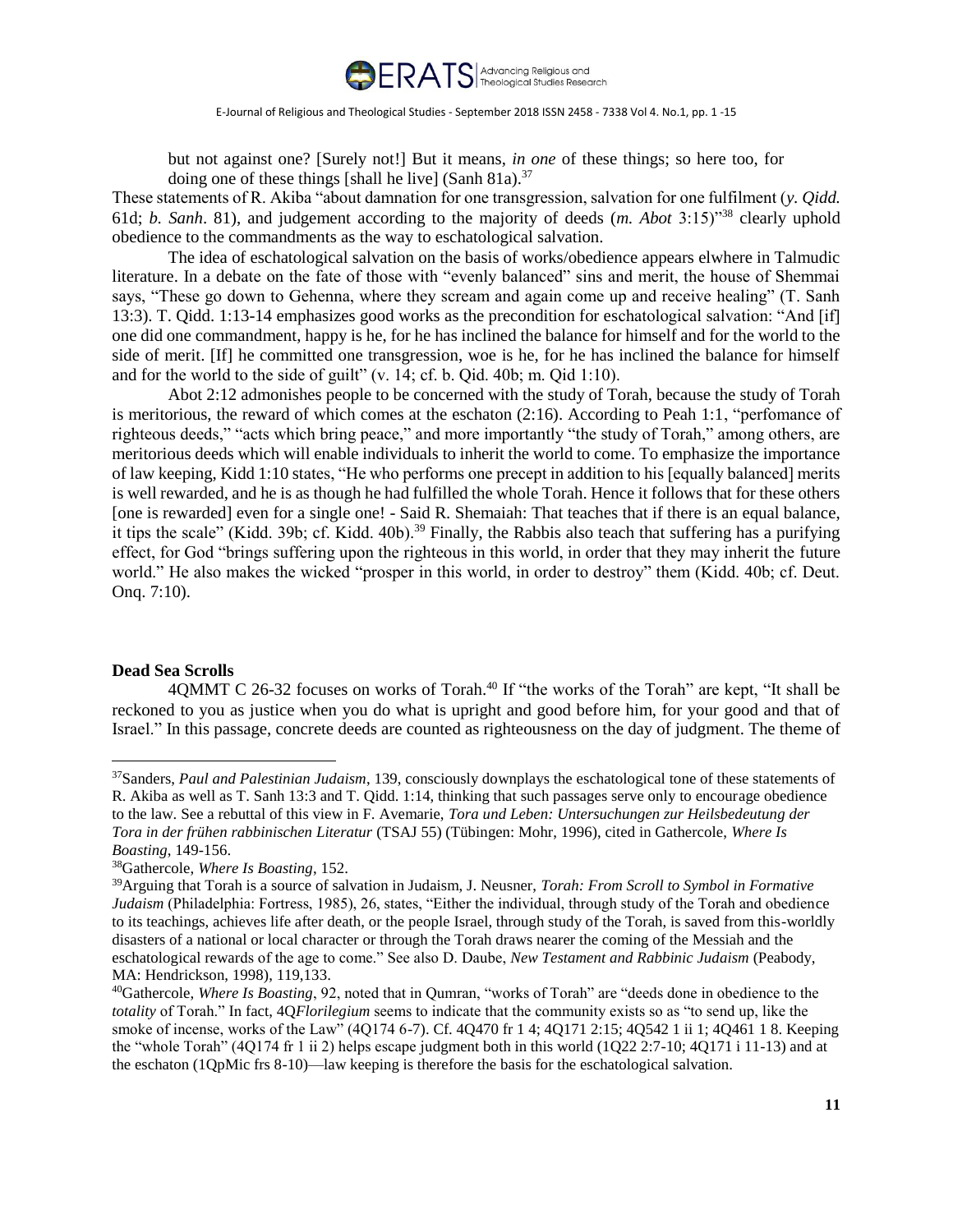

eschatological rejoicing found in C 30 (cf. CD 20:32-34; 4Q403 fr 1; 1QM 14:3) suggests that the rejoicees gain entry into eternal life as a result of their good deeds (cf. CD 3:14-16; 20:27-34).

In the Rule of the Community obedience seems to be rewarded, among other things, with "eternal life" (1QS 4:6-8,25-26). 1QpHab 7:17 paraphrases Hab 2:4b as follows: "But the righteous man will live because of their loyalty to him." The *pesher* goes,

Its interpretation concerns all observing the Law in the House of Judah, whom God will free from the house of judgment on account of their toil and of their loyalty to the Teacher of Righteousness (8:1-3).

As in the above passage, 4Q*Instruction* indicates that eternal salvation is a reward for both suffering (4Q416 fr 2 i 6-7) and obedience or good deeds (4Q417 2 i 11-16). Despite the difficulty in the reconstruction of 4Q418 fr. 127, its theology of the scales of judgment seems clear: "For with the scales of justice he has weighed all their right times and with truth" (cf. frs. 167,172). Taken together, these texts show that final salvation is a reward for observance of Torah or good deeds. Qumran eschatology, therefore, is not limited to this world, because the expectation of life after death is clearly present.<sup>41</sup>

# **Josephus**

Josephus discusses the theology of the Parisees and the Essenses. Both groups believed in immortality of the soul as reward for the "good" (*Ant*. 18:12-13; *Jewish War* 2:154-58). Yet while the Pharisees believed in resurrection into new bodies (*Jewish War* 2:162-64), the Essenes did not, maintaining that the souls of the "good" people enter the "life across the sea" (2:155). Josephus himself believed in both resurrection and the immortality of the soul (3:374-75) and viewed eschatological salvation as a reward for obedience (3:374). In *Contra Apionem*, he maintains that reward accompanies the law: Those who "live exactly according to the laws" and "willingly die . . . for the laws" will be given "renewed existence and a better life at the transformation" (2:217-18; cf. 1 Macc 7). These passages tell that eschatological salvation on the basis of works or obedience was already present at the time of Josephus, a contemporary of Paul. While these and other passages in Second Temple period have covenantal/election undertones, the reward for salavtion is clearly individualistic, not corporate.

# **The Targums**

 $\overline{a}$ 

The Targum Neofiti of Genesis adds interesting comments on chap. 15:1 that relate to the theology of merit. After his conquest of the eastern kings (Gen 14), Abraham is afraid, thinking "perhaps I have received the reward of the precepts in this world and there is no portion for me in the world to come" or perhaps his "meritorious deeds" have been rewarded. However, the patriarch is assured that "the reward of your good works is prepared for you before me in the world to come" (cf. *Ant*. I.183).

Leviticus Onqelos 18:5 reads, "You should observe my ordinances and (my) laws, which, if a person practices them, he will live through them *in the future world*." Similarly, Tg. Ezekiel asserts that the righteous, because they observe the laws, will be rewarded with "eternal life" (20:11,13,21; cf. Tg. Zeph 2:3). Tg. Ruth 2:12 conatains a parallel theology: Naomi prays that the Lord repay Ruth "*a good recompense in this world* for your *good* deeds and may you be perfect *in the next world* from *before* the Lord." On account of her good deeds, Ruth, who has now "*become a proselyte,"* will be "*saved from the judgment of Gehenna"* and will be counted among the matriarchs of Israel. These passages clearly reveal that the reward for living a righteous life and observing the commandments was not to be found in this life, but rather in the world to come.<sup>42</sup> R. P. Gordon's comment is also true: "Concomitant with the doctrine of

<sup>41</sup>J. J. Collins, *Apocalypticism in the Dead Sea Scrolls* (London: Routledge, 1997), 110-19; idem, *The Apocalyptic Imagination: An Introduction to Jewish Apocalyptic Literature*, 2d ed (Grand Rapids: Eerdmans, 1998), 171-74. <sup>42</sup>See also S. H. Levy, *The Targum of Ezekiel,* The Aramaic Bible 13 (Edinburgh: T. & T. Clark, 1987), 63 n. 4.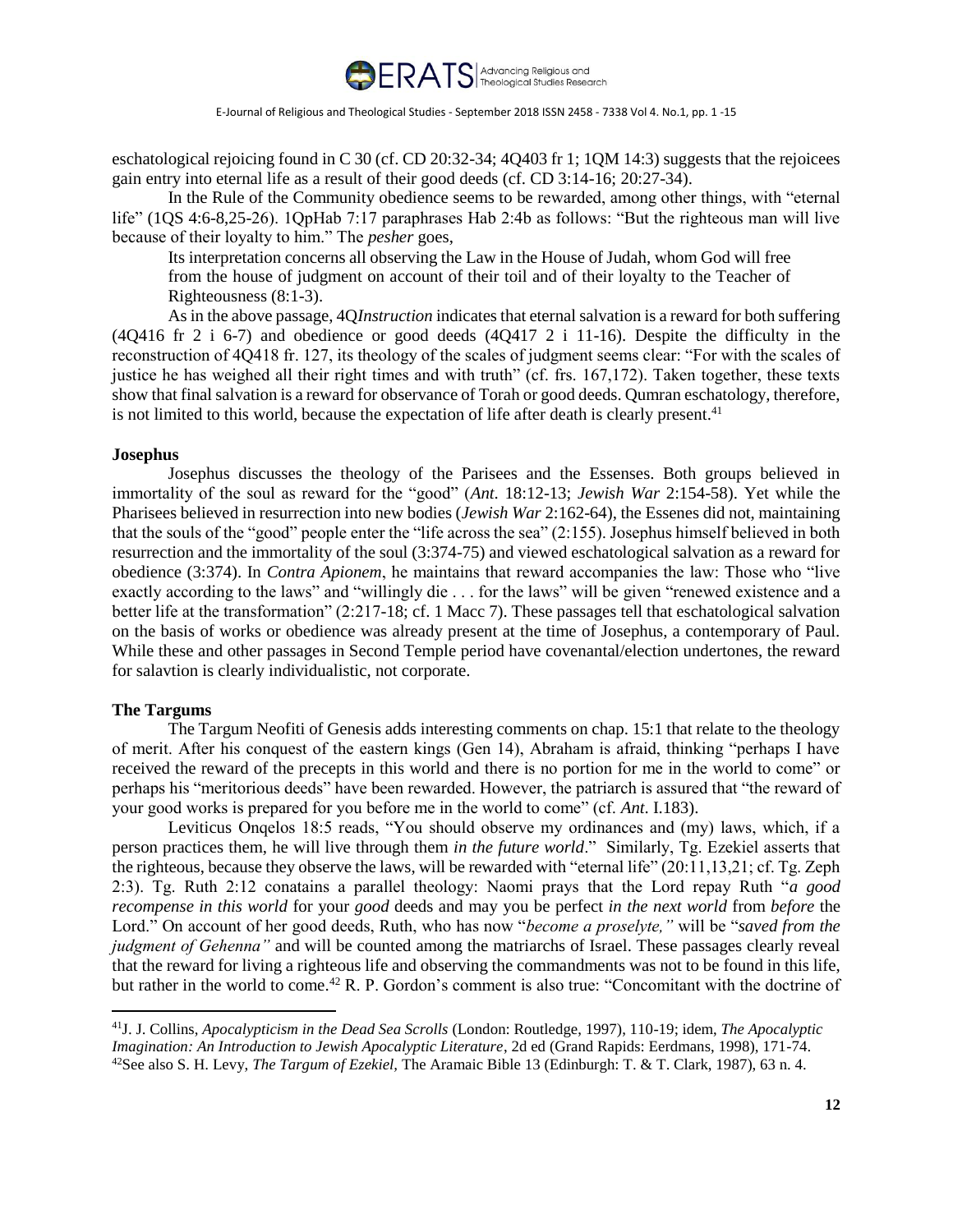

Torah goes that of meritorious deeds which protect the doer of them on the day of judgment and in the world to come."<sup>43</sup>

This section has shown that salvation at the eschaton was deemed achievable through obedience to Torah or other meritorious deeds. The imagery of weighing human deeds in a balance pictorially illustrates this doctrine. The contexts of the passages studied are clearly eschatological, oftentimes containing the idea of universal resurrection before the judgment and eternal life after it. There is also a stark discontinuity between this world and the next. Although eschatological salvation is sometimes presented with election/covenant undertones, individuality is clearly highlighted. Membership in the covenant community does not itself qualify an indidual for eschatological salavation.

# **CONCLUSION**

This study started with the question whether salvation at the eschaton was viewed on the basis of the covenant or on the basis of obedience to the Torah in Second Temple Judaism. Having surveyed a wide array of texts from this period, it may be concluded preliminarily that in Second Temple Judaism, salvation was seen on the basis of both the covenant and obedience/works. Unlike the advocates of the New Perspective, we have observed in this study that, on the one hand, salvation on the basis of the covenant is basically to be understood on a historical level, namely the redemption of Israel from foreign domination and her subsequent supremacy over the nations. Even so, those members of the covenant who commit unpardonable sins do not seem to have a part in this national revivification. On the other hand, salvation at the eschaton is based upon merit, achievable through obedience to Torah or the performance of some good deeds. Accordingly, judgment at the eschaton is understood to be effected through the use of weighing sacles, so that if an individual's merit outweighs their sins salvation is assured. In such texts, several eschatological markers are present, for example, resurrection, judgment, and eternal life in the next world. Thus, whereas salavation on the basis of the covenant is mostly on a national or corporate level, eschatological salvation is individualistic, since it is a reward for personal obedience.

Many of the texts that refer to salvation on the basis of the covenant also point to final salvation as a reward for works. Moreover, in a few instances salvation on the basis of the covenant is either realized or ambiguously eschatological. Perhaps, this is a perfect reflection of the multiplex character of the theological thought of Second Temple Judaism. Nonetheless, much of the ambiguity vanishes when it is realized that two kinds of salvation are in view, namely historical redemption (based largely on membership in the covenant) and eschatological salvation (based on obedience/works). What remains clear, in the end, is that while the covenant seemed to assure historical redemption of Israel, obedience/works served as the precondition of eshatoloical salvation. If this observation is correct, Sanders' theory of 'covenantal nomism' appears at best a narrow view of the "pattern of religion"—to use his own words—of Second Temple Judaism. Having observed the currency of eschatological salvation on the basis of obedience/works in this period, it goes without question to maintain that Pauline statements against merit theology—for example, "by the works of the law shall no flesh be justified" (Gal 2:16)—serve as a necessary corrective to such soteriological concept.

### **BIBLIOGRAPHY**

 $\overline{a}$ 

Abegg, M. G. "Paul, 'Works of the Law' and MMT." *Biblical Archaeology Review* 20 (1994): 52-55, 82.

Avemarie, F. *Tora und Leben: Untersuchungen zur Heilsbedeutung der Tora in der frühen rabbinischen Literatur*. TSAJ 55. Tübingen: Mohr, 1996.

<sup>43</sup>R. P. Gordon, *The Targum of the Minor Prophets*, The Aramaic Bible 14 (Edinburgh: T. & T. Clark, 1989), 8.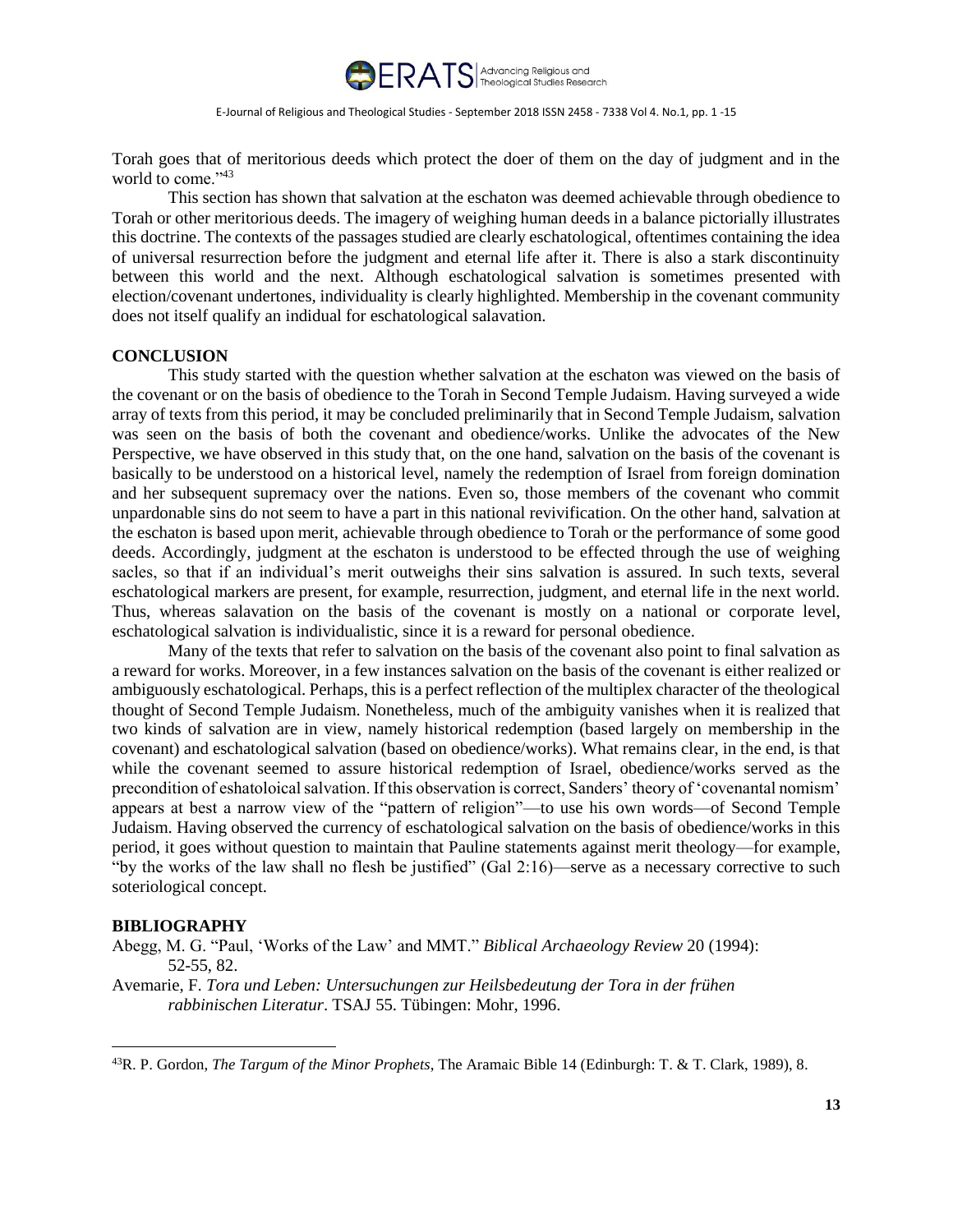

- Becker, J. *Das Heil Gottes. Heils-und Sündenbegriffe in den Qumrantexten und im Neuen Testamentum*. SUNT 3. Göttingen, 1964.
- Black, M., ed. *Scrolls and Christian Origins*. London: SPCK, 1961.
- Bultmann, R. *Primitive Christianity in its Contemporary Setting*. Translated by R. H. Fuller. Edinburgh: T. & T. Clark, 1956.
- Carson, D. A, P. T. O'Brien, and M. A. Seifrid, eds. *Justification and Variegated Nomism*. Vol. 1: *The Complexities of Second Temple Judaism*. Tübingen: Mohr, 2001.
- Carson, D. A. *Divine Sovereignty and Human Responsibility*. London: Marshall, 1981.
- Charles, R. H., ed. *The Apocrypha and Pseudepigrapha of the Old Testament in English with Introduction and Critical and Explanatory Notes to the Several Books*. Vol. 2: Pseudepigrapha. Oxford: Clarendon, 1979.
- Christiansen, E. J. *Covenant in Judaism and Paul: A Study of Ritual Boundaries as Identity Markers*. Leiden: Brill, 1995.
- Collins, J. J. *Apocalypticism in the Dead Sea Scrolls*. London: Routledge, 1997.
- Collins, J. J. *The Apocalyptic Imagination: An Introduction to Jewish Apocalyptic Literature*. Second edition. Grand Rapids: Eerdmans, 1998.
- Daube, D. *New Testament and Rabbinic Judaism*. Peabody, MA: Hendrickson, 1998.
- Di Lella, A. A. "Conservative and Progressive Theology: Sirach and Wisdom." *Catholic Biblical Quarterly* 28 (1966): 139-154.
- Dunn, J. D. G. *The Theology of Paul's Letter to the Galatians*. Cambridge: Cambridge University Press, 1993.
- Dunn, J. D. G. *The Theology of Apostle Paul*. Edinburgh: T & T Clark, 1998.
- Dunn, J. D. G. "The New Perspective on Paul." In *Jesus, Paul and the Law*, ed. J. D. G. Dunn. London: SCM, 1990.
- Eskola, T. *Theodicy and Predestination in Pauline Soteriology*. Wissenschaftliche Untersuchungen zum Neuen Testament 2/100. Tübingen: Mohr, 1998.
- Gallant, T. "Covenantal Nomism? A Comparative Review of Sanders and Carson *et al*." url: http://www.findarticles.com.
- Gathercole, S. J. *Where Is Boasting? Early Jewish Soteriology and Paul's Response in Romans 1-5*. Grand Rapids: Eerdmans, 2002.
- Gordon, R. P. *The Targum of the Minor Prophets*. The Aramaic Bible 14. Edinburgh: T. & T. Clark, 1989.
- Gundry, R. H. "Grace, Works, and Staying Saved in Paul." *Biblica* 66 (1985): 1-38.
- Harrington, D. J. *Invitation to the Apocrypha*. Grand Rapids: Eerdmans, 1999.
- Hengel, M. and R. Deines. "E. P. Sanders' 'Common Judaism': Jesus and the Pharisees." *Journal of Theological Studies* 46 (1995): 1-70.
- Jastrow, M. *A Dictionary of the Targum, the Talmud Babli and Yerushalmi and the Midrashic Literature*. Vol. 2. N.p.: n.d.
- Laato, T. *Paul and Judaism*: *An Anthropological Approach*. Atlanta, GA: Scholars, 1995.
- Levy, S. H. *The Targum of Ezekiel*. The Aramaic Bible 13. Edinburgh: T. & T. Clark, 1987.
- Longenecker, B. W. *Eschatology and the Covenant: A Comparison of 4 Ezra and Romans 1-11*. JSNTSup. Series 57. Sheffield: Sheffield Academic Press, 1991.
- Moore, G. F. "Christian Writers on Judaism." *Harvard Theological Review* 14 (1921): 197-254.
- Moore. *Judaism in the First Centuries of the Christian Era: The Age of the Tannaim*. 3 vols. Cambridge, MA: Harvard University Press, 1927-30.
- Neusner, J. *A Religion of Pots and Pans? Modules of Philosophical and Theological Discourse*